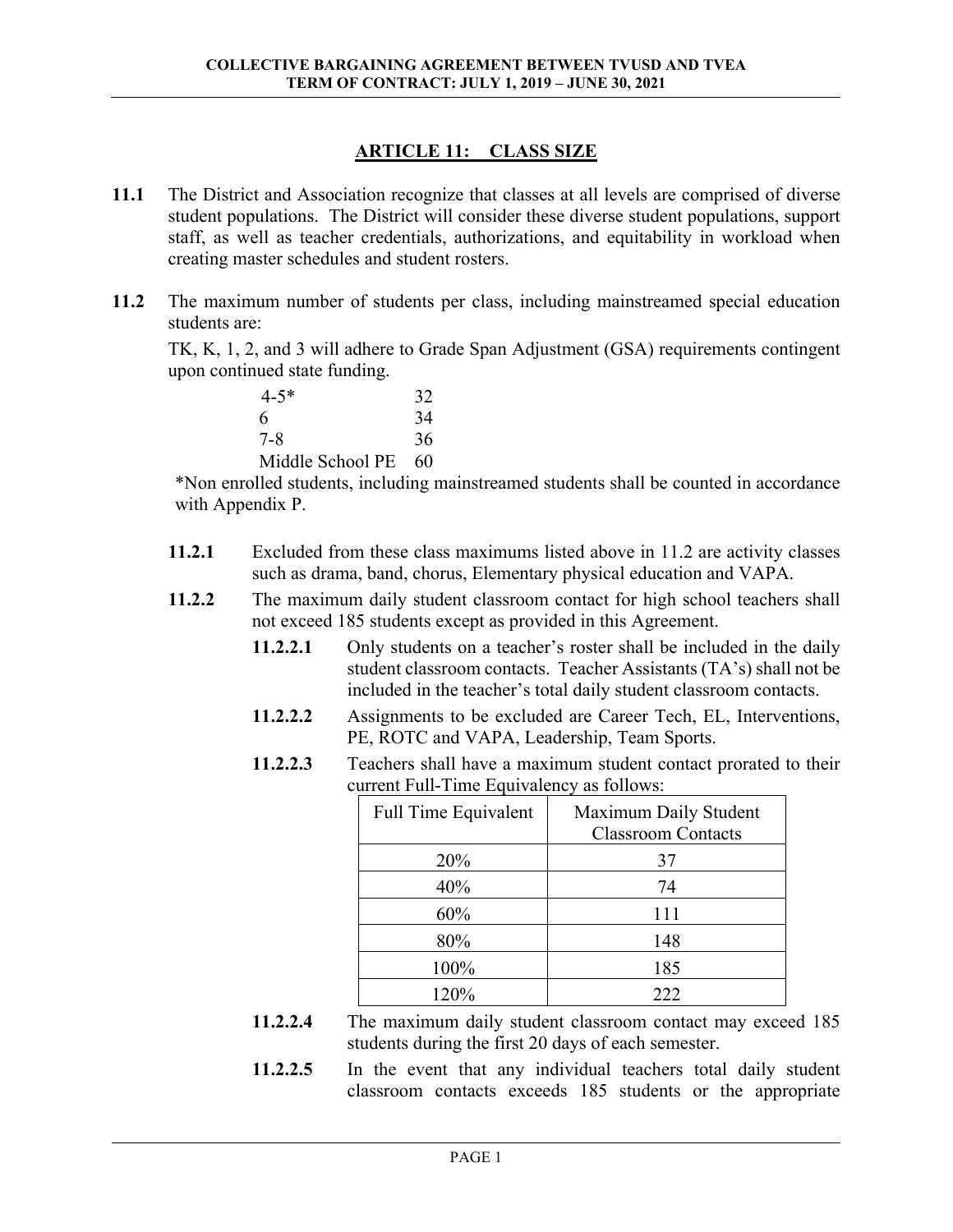prorated equivalency after the  $20<sup>th</sup>$  day of each semester, site administration shall implement a resolution.

- **11.2.2.6** Potential resolution may include, but is not limited to:
	- 1. Mutual agreement between administrator and teacher to exceed daily student classroom contacts.
	- 2. Reassignment or rescheduling of students and/or staff.
	- 3. Hiring of additional staff.
	- 4. Teachers will receive \$2.25 per day for each student exceeding the maximum daily student classroom contacts.
- **11.3** After the 20 day grace period at the start of each semester within five (5) days of exceeding the class size maximums in Section 11.2 and the maximum daily classroom contacts contained in Section 11.2.2, the site administrator will initiate action to reduce the numbers at or below the maximum.
- **11.4** General education class enrollment in grades 6 8 exceeding the class size limits set forth in Article 11 of the Collective Bargaining Agreement ("CBA") will be compensated as follows:
	- **11.4.1 6th Grade** \$2.25 per section per day, per student for each day the section enrollment exceeds the limits set forth in Article 11. In no event shall the section enrollment exceed 36 students.

 **7th and 8th Grade** \$2.25 per section per day, per student for each day the section enrollment exceeds the limits set forth Article 11. In no event shall the section enrollment exceed 38 students.

**6th – 8th Grade Physical Education** \$2.25 per section per day, per student for each day the section enrollment exceeds the limits set forth Article 11. In no event shall the section enrollment exceed 62 students.

- **11.4.2** When the placement of a student will cause a unit member's enrollment to exceed the class size maximums noted in Article 11.2 of the Collective Bargaining Agreement, when possible, site administrators will seek an available teacher volunteer, based on scheduling needs, before placing each student who exceeds the class size maximums in 11.2 of the CBA. An attempt will be made to place students in an equitable manner.
- **11.4.3** In grades 6, 7, and 8, the per-pupil compensation noted in this agreement shall not be applicable to activity classes listed in Article 11.2.1 and Advisement classes.
- **11.4.4** It is expressly understood that the placement of the additional students noted in this agreement may cause class sizes at the same site, grade level, and department to be unbalanced. Additional students will remain enrolled in current classes regardless of student drops.
- **11.4.5** Enrollment in grades 6, 7, and 8 may exceed the maximums noted in Article 11.2 during the first 20 days of each semester. The compensation noted in this agreement shall not apply until the grace periods referenced in Article 11 have